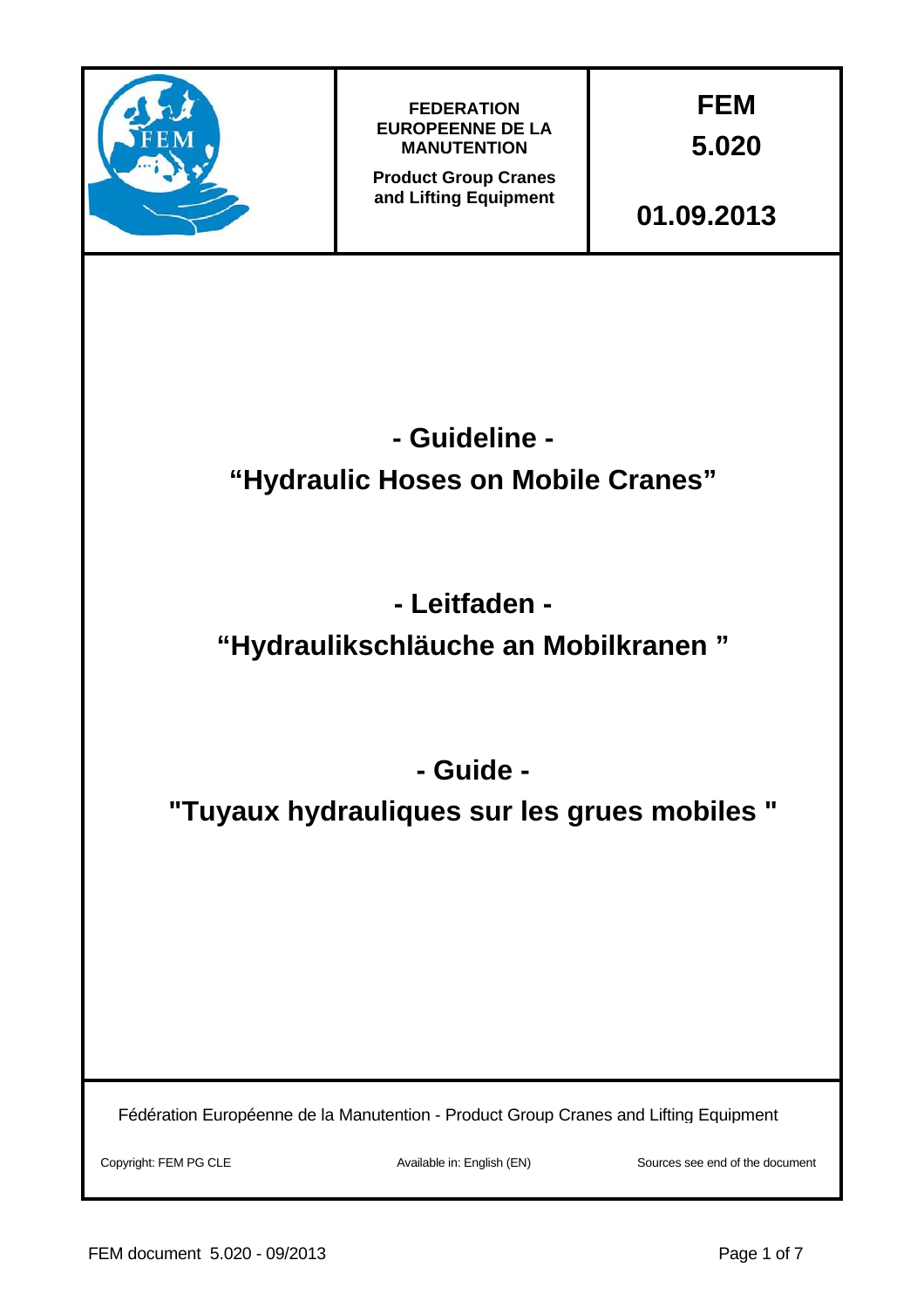# **CONTENT**

| <u>i aye a shekara ta ƙasar Ingila.</u> |  |
|-----------------------------------------|--|
|                                         |  |
|                                         |  |
|                                         |  |
|                                         |  |
|                                         |  |
|                                         |  |
|                                         |  |
|                                         |  |

**Legal Note**: *This paper should serve only as a reference and overview: it is meant to provide guidance in the assessment of risks related to hydraulic hoses on mobile cranes. It neither addresses each and every imaginable scenario, nor is it a binding interpretation of the existing legal framework. It does not and cannot replace the study of the relevant directives, laws and regulations. In addition, the specific features of different products and their various applications have to be taken into account. This is why the assessments and procedures referred to in this*  paper may be impacted by a large variety of circumstances. Accordingly, a number of other *interpretations are also possible.* 

**Page**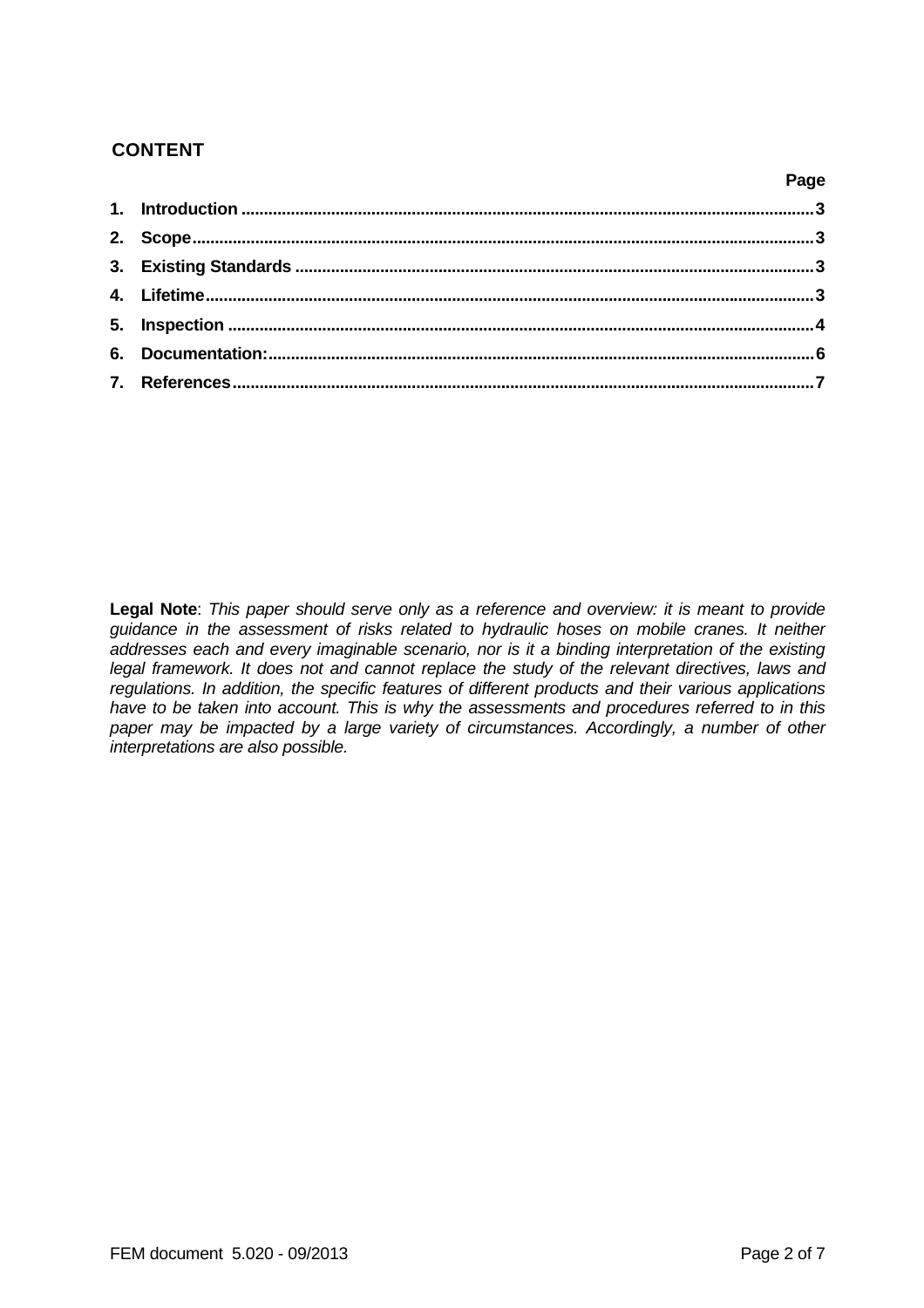# **1. Introduction**

Following a road accident with fatalities caused by a car skidding on a film of oil allegedly leaking from a poorly maintained mobile crane, European Mobile Crane Manufacturers organized as FEM issue this guideline about the service life of hydraulic hoses in addition with information regarding regular inspection, and replacement of hoses.

Hydraulic hoses are made of rubber bulk hose and fittings and are intended to convey hydraulic oil up to a working pressure of 420 bars.

## **2. Scope**

This document applies to all hydraulic hoses in mobile cranes and is considered as complementary information to the machine operators' manual. It applies to all types of mobile crane as defined in EN13000 Cranes- Mobile Cranes.

FEM herewith provides consistent information from manufacturers of mobile cranes to users of the equipment about the characteristics of hydraulic hoses, and the necessity and content of their inspection and replacement.

# **3. Existing Standards**

Hydraulic hoses are designed, tested and manufactured according to following standards e.g.:

- ISO 8331, Rubber and plastics hoses and hose assemblies Guidelines for selection, storage, use and maintenance,
- ISO 2230, Rubber products Guidelines for storage,
- ISO 1402, Rubber and plastics hoses and hose assemblies Hydrostatic testing
- ISO/TR 17165-2, Hydraulic fluid power Hose assemblies Part 2: Recommended practices for hydraulic hose assemblies
- EN 853 EN 857 Rubber hoses and hose assemblies

or German standards/regulations e.g.:

- DIN 20066:2002-10 Although this is a German standard, it is often taken as reference in hose manufacturer standards or guidance,
- BGR 237 Feb 2008 BG-Regel: Hydraulik Schlauchleitungen Regeln für den sicheren Einsatz.

### **4. Lifetime**

Hydraulic hoses are made of rubber bulk hose which is subject, by nature, to changes in physical properties over the years and has therefore a **limited lifetime**. The manufacturer of the bulk material guarantees a shelf life time of minimum 10 years from the date of manufacture. This lifetime is based on the assumption that the hoses are stored, installed, and used correctly.

NOTE The date of manufacture of the bulk material is usually indicated by marking on the rubber hose, see example below. The date of manufacture of the hose assembly is usually indicated by marking on the fittings.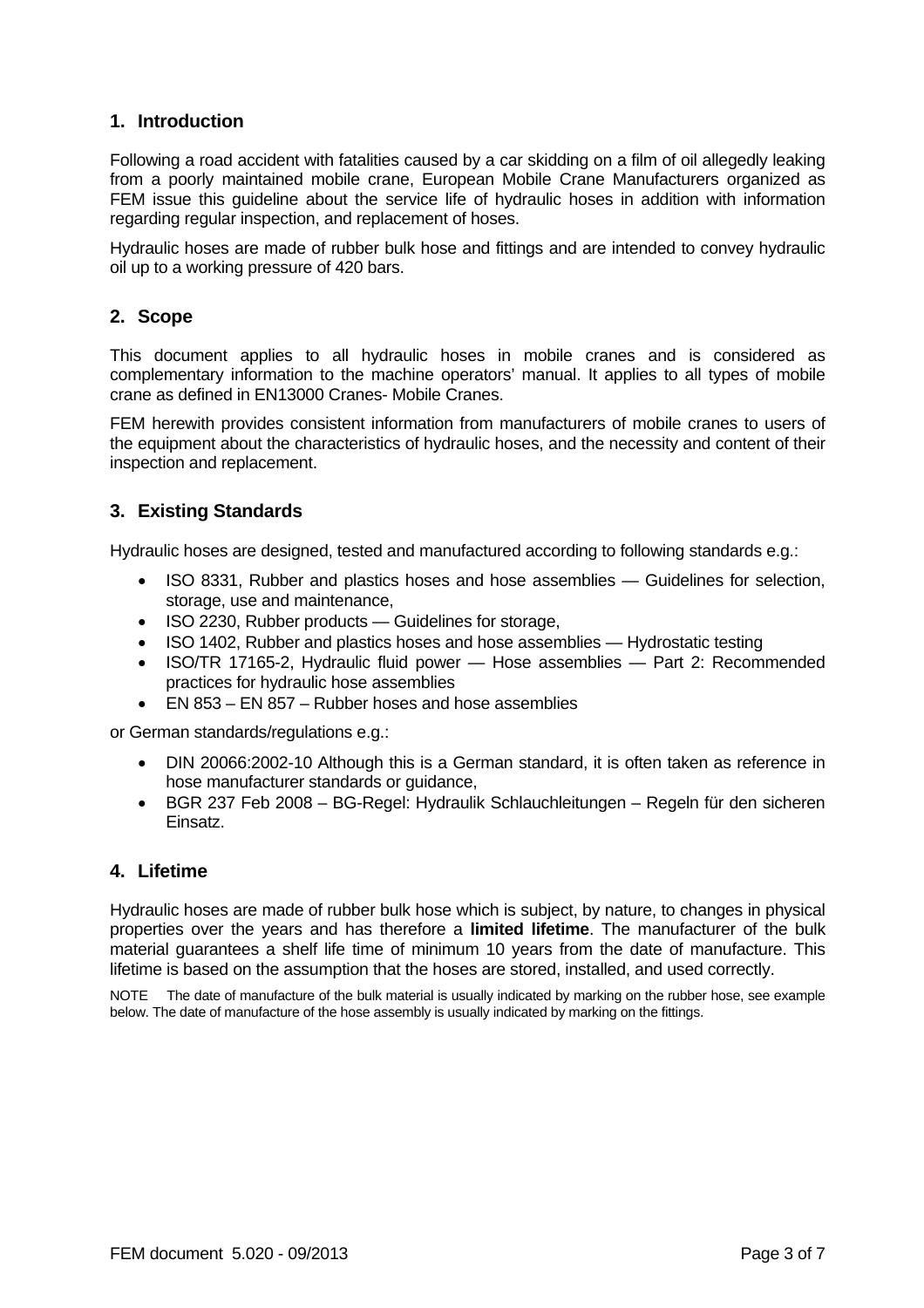

**Key**

- 1 Manufacturer of bulk material
- 2 Hose type (classification)
- 3 Rated width
- 4 Standard Reference
- 5 Date of manufacture of bulk material (quarter and year)

NOTE Please refer to the relevant standards relative to hydraulic hoses at the end of this document for more details.

The service life of a hose used on a mobile crane may significantly vary from the indicated lifetime of the hose. The service life is influenced by a number of factors such as environment (temperature, humidity, corrosive air…) and use, duty cycles, bending cycles, abrasion, fluid etc. External unfavourable factors like heat, repeated bending under pressure etc. can reduce the life time significantly whereas other circumstances could allow a service life that may even exceed the given period. Only a competent person (see below) may extend the lifetime beyond the 10 years life time of a hose assembly based on his inspection, except the operators manual of the manufacturer is stating shorter exchange intervals of hoses (e. g.: hoses for rear axle steering).

As such it is necessary to assure that the routing of the hose is maintained as foreseen by the manufacturer to avoid abrasion and/or excessive bending/torsion acting on the hose and that regular inspections are carried out.

### **5. Inspection**

The daily visual check of the equipment by the operator before starting the operation shall include an inspection of the hydraulic hoses as far as possible; any traces of hydraulic oil on the crane or beneath a parked mobile crane shall lead to further investigation. The daily check might indicate irregularities and/or leakages in the hydraulic system to be taken care of immediately. In addition to these daily checks FEM considers that regular inspections of the hose assemblies are necessary.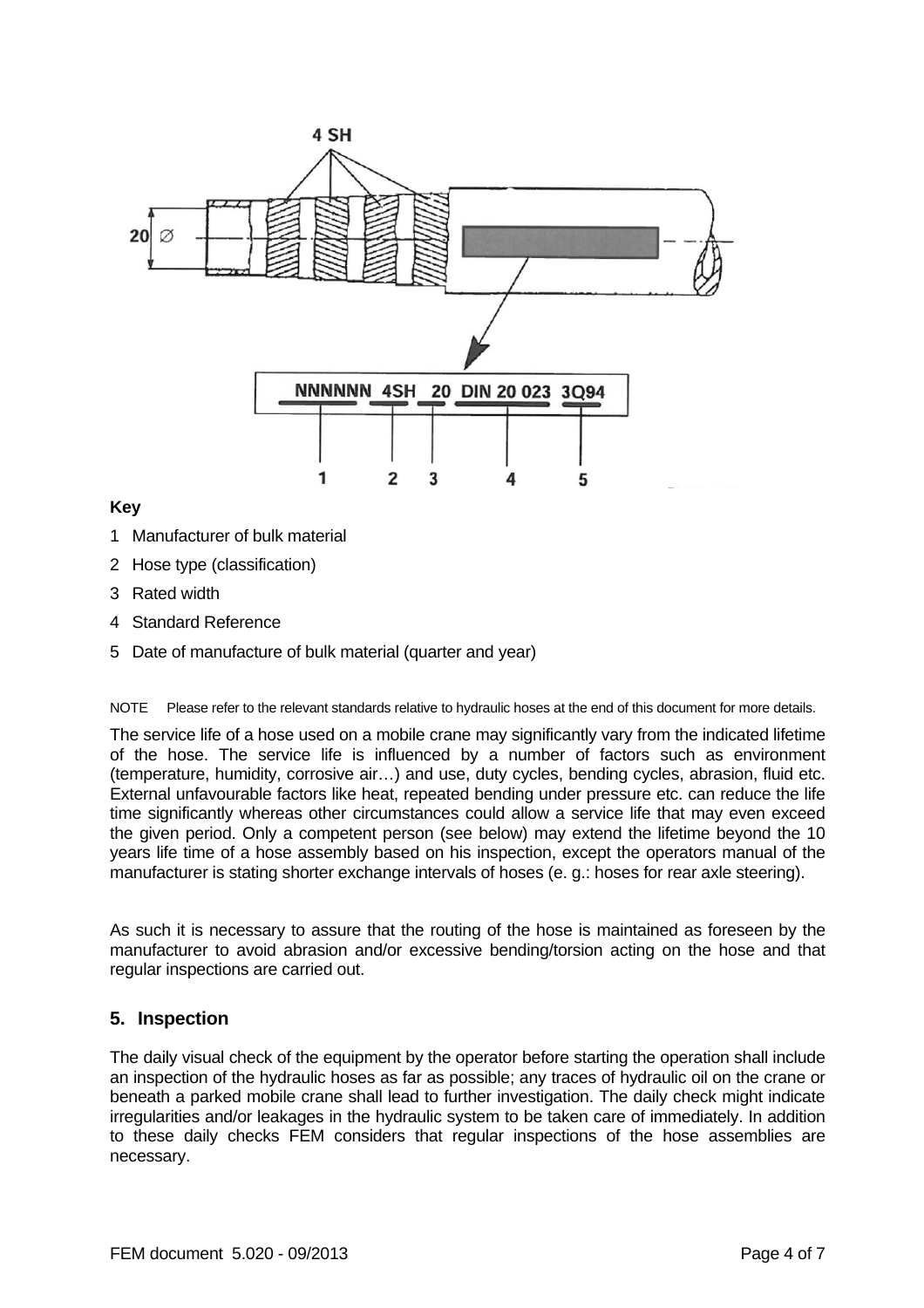# **Frequency of Inspections:**

The inspection of hydraulic hoses shall be done according to manufacturer's information in the manual; the maintenance manual shall describe the inspection interval. The owner shall make his own risk assessment on basis of the manufacturer information and others. If no information is provided, following general rule shall be applied:

- If crane age <10 years; at least 1 inspection every year
- If crane age >10 years; at least 1 inspection every 6 months

## **Competency of Person carrying out the Inspection:**

- The inspection shall be carried out by a competent person with the adequate knowledge and experience in hydraulics and mechanics.
- The person doing the inspection shall be aware of all requirements described in the applicable standards (standard references see above).

# **Scope of inspection:**

The inspection of hydraulic hose shall be mainly focused on following aspect:

- The hose shall not present any signs of outer damage or abrasion; this could be the result of:
	- o Contact with others parts due to incorrect routing or due to vibration/movement of the hose during operation.
	- o The environment, e.g. projection of external particle (hoses mounted on exposed areas such as underneath a vehicle being projected by stones, water, salt etc. during driving) or aggressive environment (corrosive atmosphere, etc.)
	- o Hoses not fully accessible for inspection shall be disassembled; if hoses are protected with a protection hose (e.g. corrugated hose), the protection hose shall be inspected as well (detection of contact area on protection hose may indicate that an abrasion occurs on the hydraulic hose).

### **Inspection criteria:**

Hydraulic hoses shall be replaced if any of following criteria is true:

- Damages on outside surface of the bulk hose (e.g. crack, cuts, abrasion)
- Embrittlement due to ageing of outer surface (cracks appearing)
- Deformation that does not correspond to the original routing and shape of the hose, this criterion shall be checked in both non-pressurized and pressurized conditions and/or when bending (e.g. check for separation of hose layers, formation of blowholes, crushed points, kinks, torsioning).
- Leakages
- Damages or deformation at hose fittings (sealing functionality affected)
- Movement between hose bulk and hose assembly, hose creeping out of fitting
- Corrosion on fittings that can affect strength or function of the fitting.
- Further requirements and details can be found in the relevant standards listed above.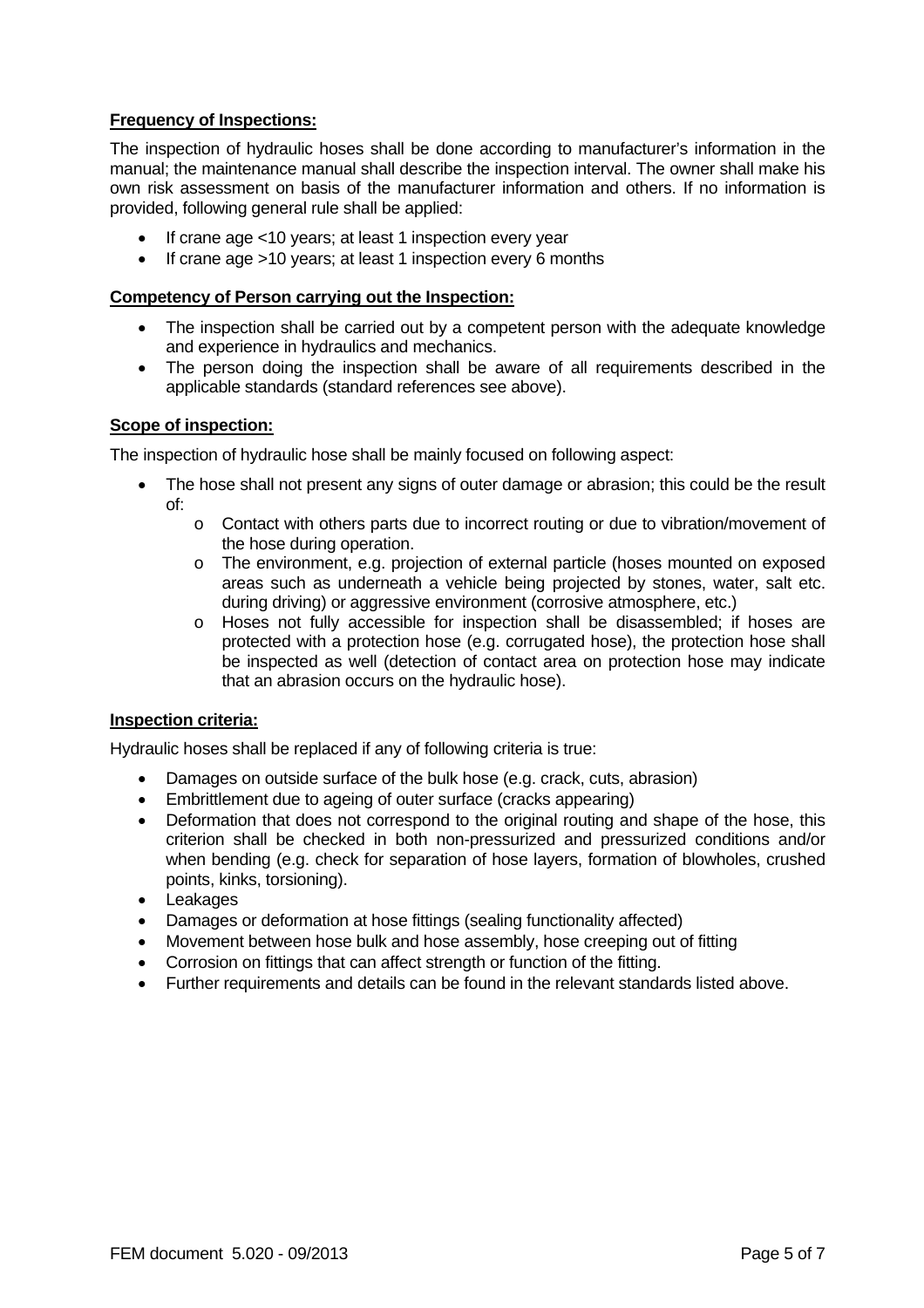Replacement of Hydraulic Hose If replacement of hydraulic hose assemblies is required, it shall be considered to use original spare parts from the OEM or hose assemblies according to the OEM specification which includes the fittings, bulk material and manufacturing process.

#### **Routing of hose during assembly or replacement:**

Following guidelines for the routing of hose assemblies are applicable for the crane manufacturer, but also for users when replacing hose assemblies:

#### **Hose Bending Radii**

The values of bending radii chosen by the OEM are based on international or hose manufacturer specifications and have been proven by testing of the hose assemblies. Bending the hose below the minimum bending radius specified by the OEM leads to loss of mechanical strength and hence possible hose failure.

#### **Hose Assembly Routing**

- $\circ$  The routing of a hose assembly shall be as specified by the OEM to avoid any damage to the hose by e.g. stretching, compression, kinking or abrasion over sharp edges to assure maximum service life and safety. It shall be checked after replacement that the routing is correct for the pressurized and non-pressurized hose assembly. It might be necessary to check for moving parts in the direct surrounding of the hose assembly.
- o When the hose assembly is installed in straight direction, slack in the hose to allow for length changes needs to be assured. Length changes will occur when pressure is applied; e.g. when pressurized, a hose will shorten and a hose that is too short may pull loose from the fittings or will stress the hose fittings, causing premature metallic or seal failures.
- o Mechanical straining of the hose needs to be avoided, so the hose must not be twisted during installation. Clamping (holding/supporting) of the hose assembly according to the OEM specification securely routes the hose and/or avoids contacting surfaces that will cause damage to the hose. It is important, that the hose can keep its functionality as a "flexible-pipe" and is not restricted from changing its length when under pressure.
- o Hoses for high- and low-pressure lines shall not be crossed (with direct contact) or clamped together, as the difference of changes in length could wear the hose covers.
- o Hoses should be kept away from hot parts as high ambient temperatures will shorten hose life. Protective insulation of the hose as foreseen by the OEM may be necessary in high ambient temperature areas and needs to be reinstalled after repair.

### **6. Documentation:**

When hoses are inspected any remarkable observation shall be documented by the competent person: it is proposed to document the location and state of such hose assemblies, date and time. If the competent person decides not to exchange hose assemblies exceeding the normal life time or with minor damages, this decision shall be documented. The date for the next inspection of these hydraulic hose assemblies shall be given in the documentation.

Any observation and decisions of the competent person shall be kept in the documentation of the crane.